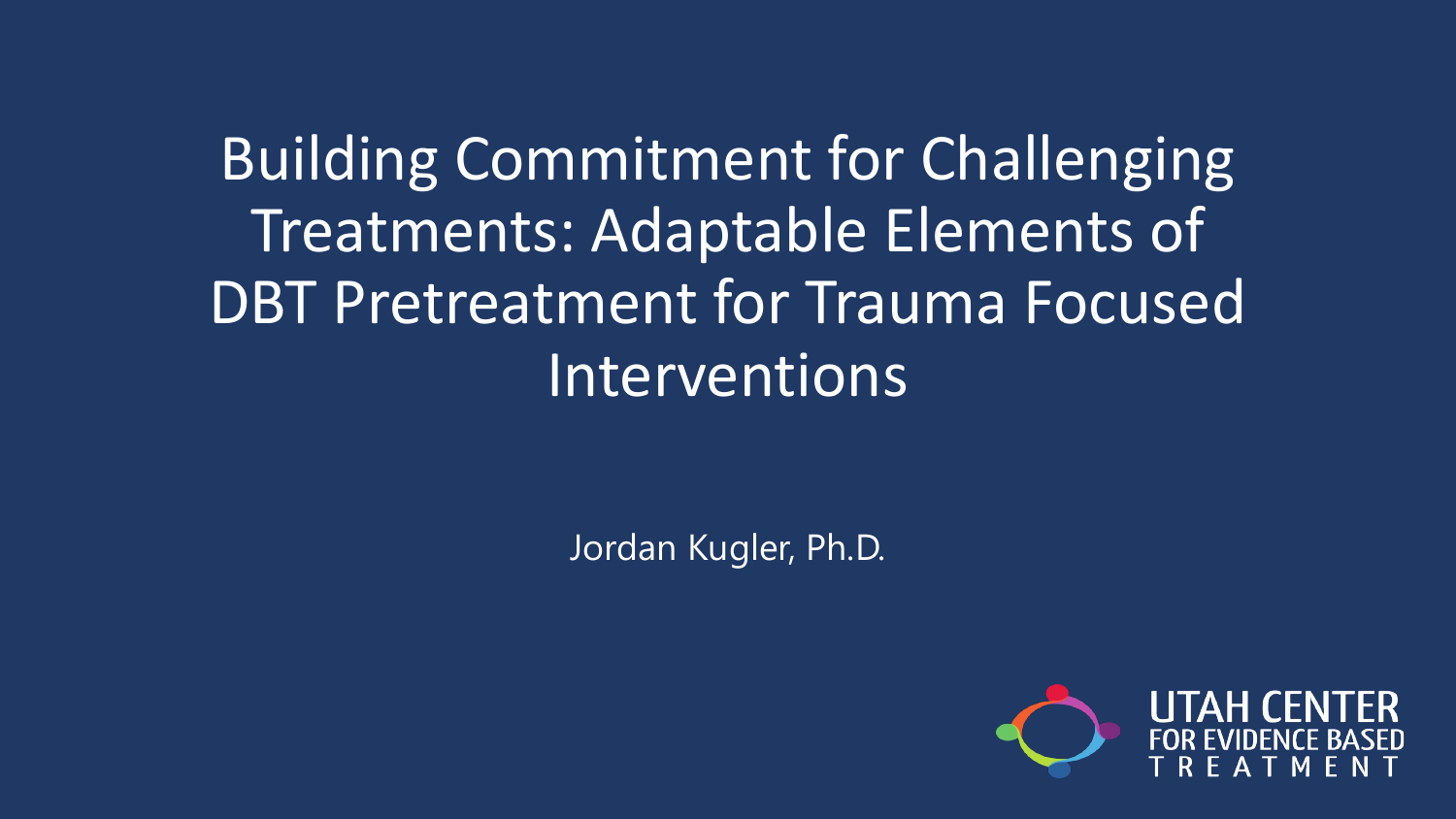

### About me

- Licensed Clinical Psychologist
- DBT Team member at UCEBT
	- Intensively trained in DBT through Linehan Training Institute
- Research and clinical interests in trauma-focused interventions
- Nebraska native and avid snowboarder

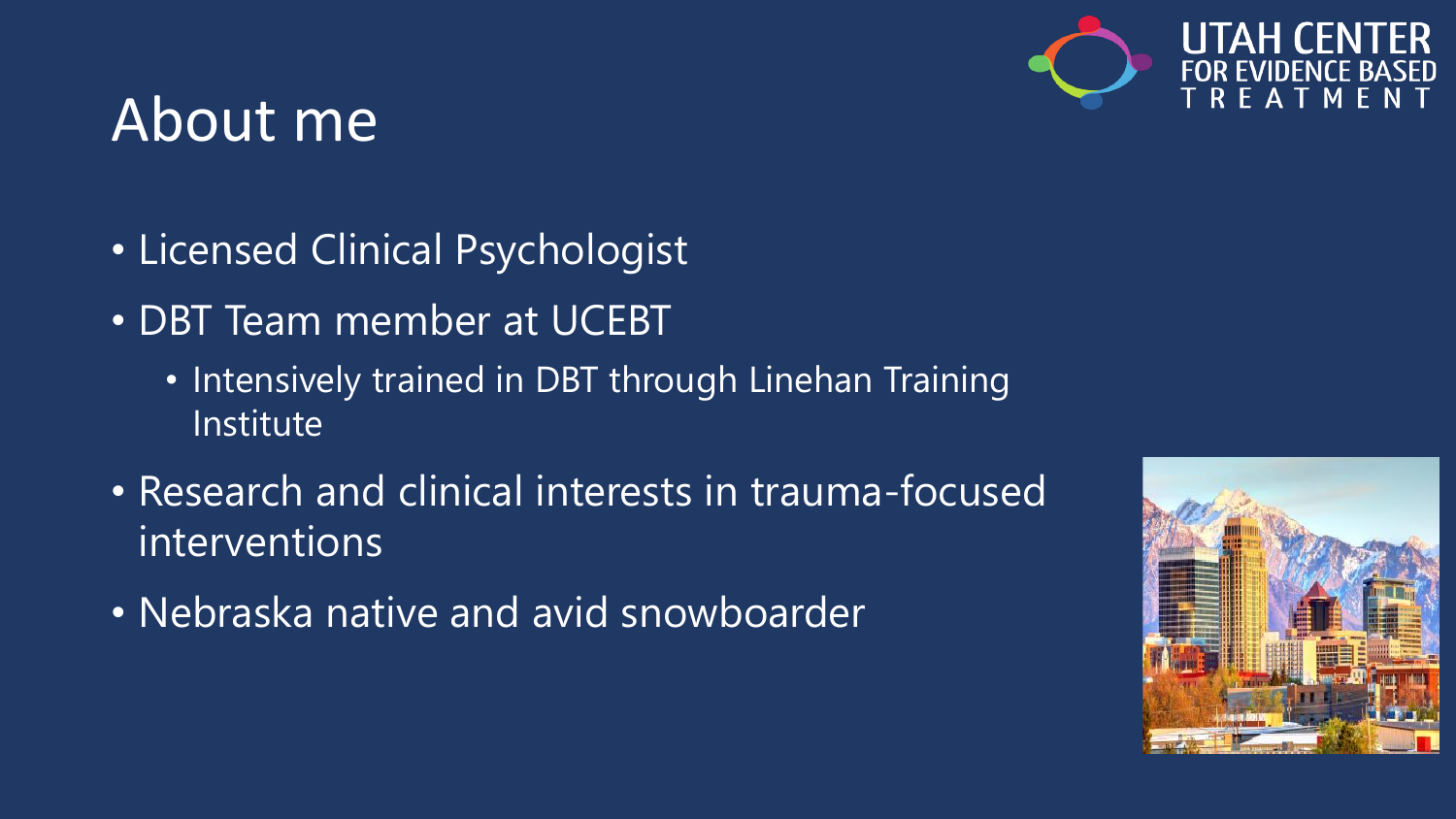

### Presentation Goals

- Understand the goals and function of the DBT Pretreatment phase
- Understand principles of DBT's pretreatment phase
- Identify principles of DBT pretreatment that apply to other EBPs, primarily Trauma Focused EBPs
- Know who may benefit from a pretreatment phase in trauma focused treatments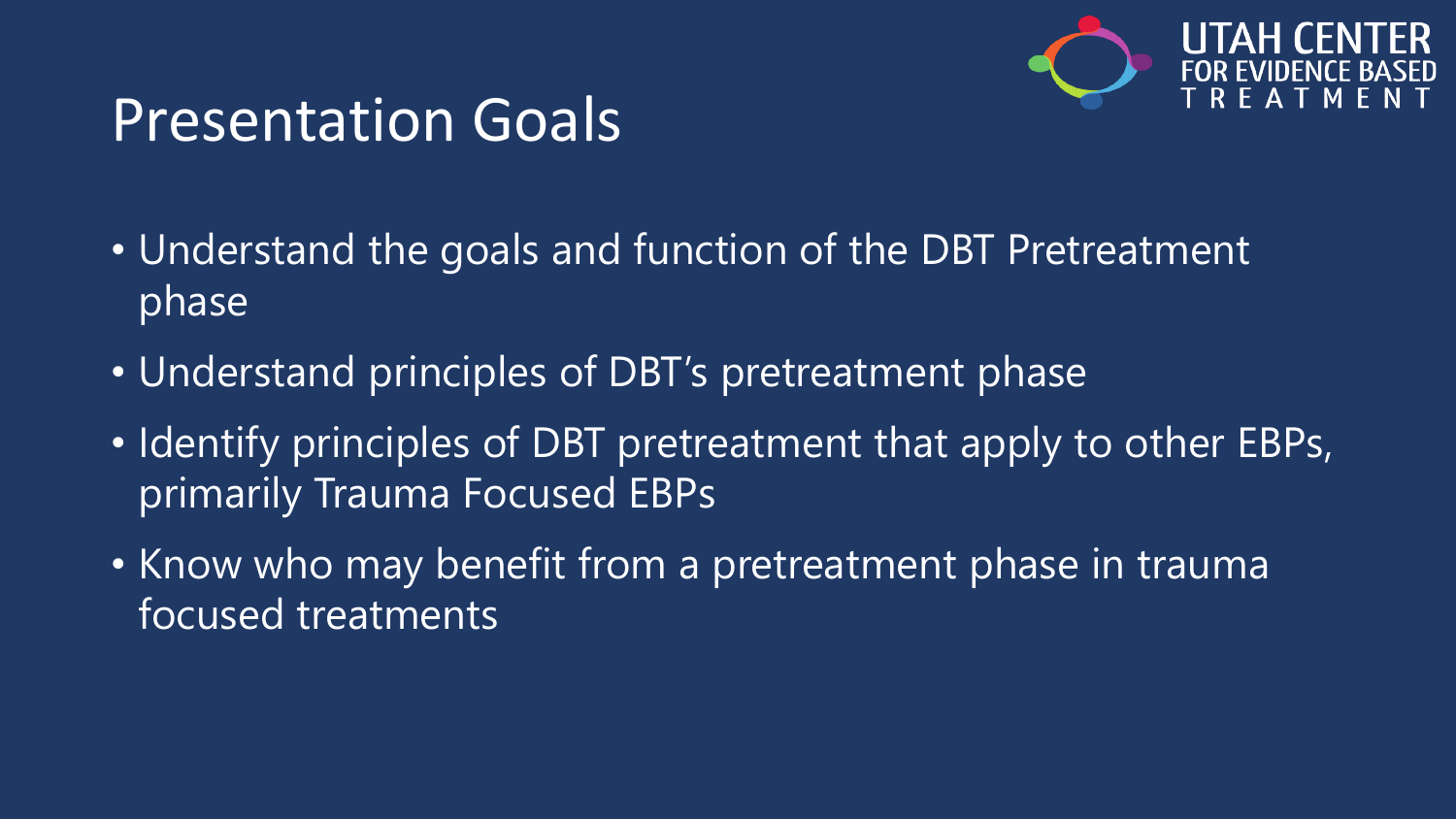

**UTAH CENTER FOR EVIDENCE BASED** T R E A T M E N T

### Stages of Treatment in DBT

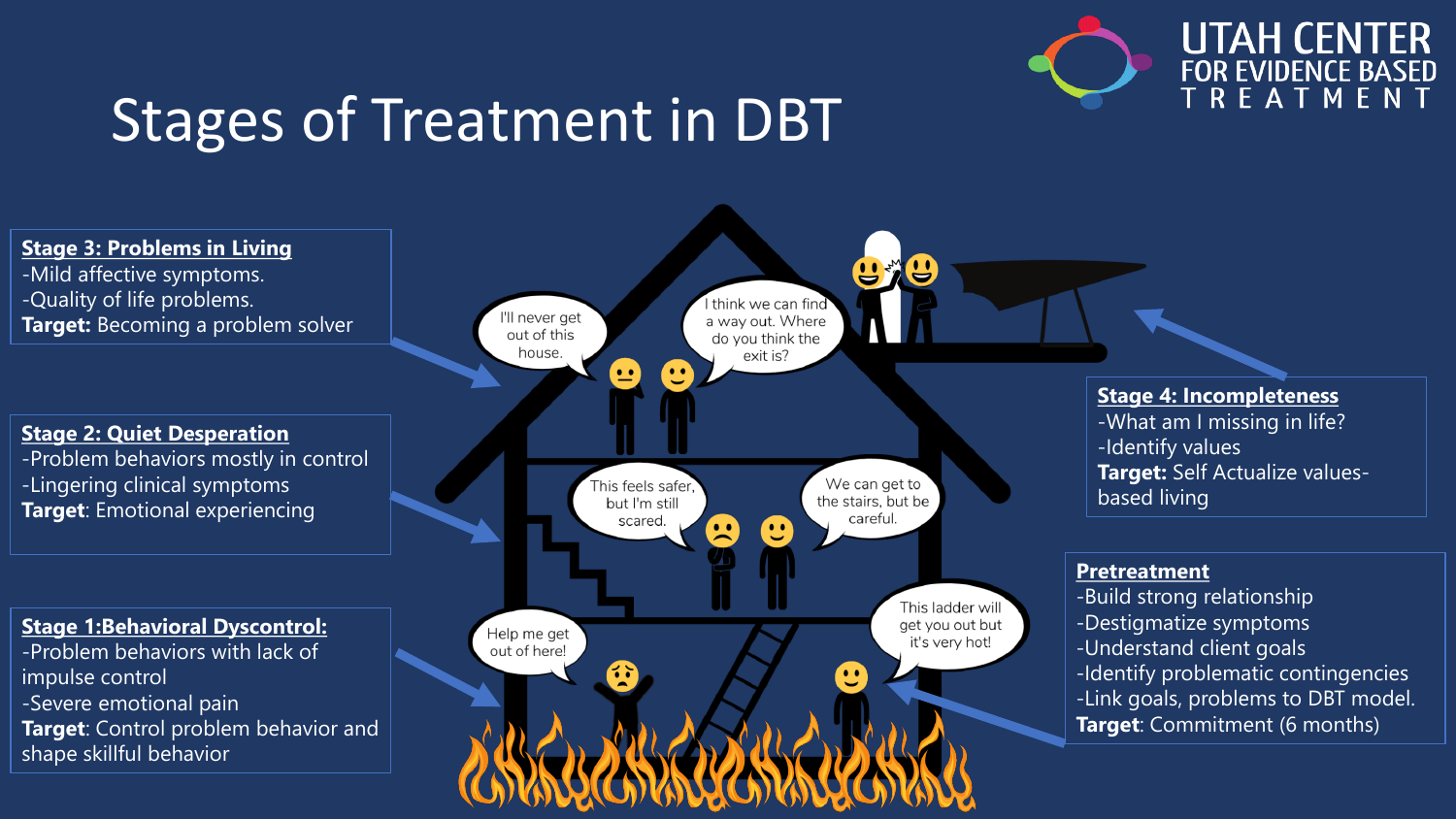![](_page_4_Picture_0.jpeg)

### Why is pretreatment important

- Evidence Based Treatments are challenging:
	- Require mindful awareness of pain
	- Consistent effort in learning and applying new skills/strategies
- Our clients are struggling NOW
	- Lowest point of skills and greatest pain tends to be the outset of treatment
	- Past (attempted) treatment failures can be internalized and become Therapy Interfering
- Low motivation/avoidance is burnout inducing without preparation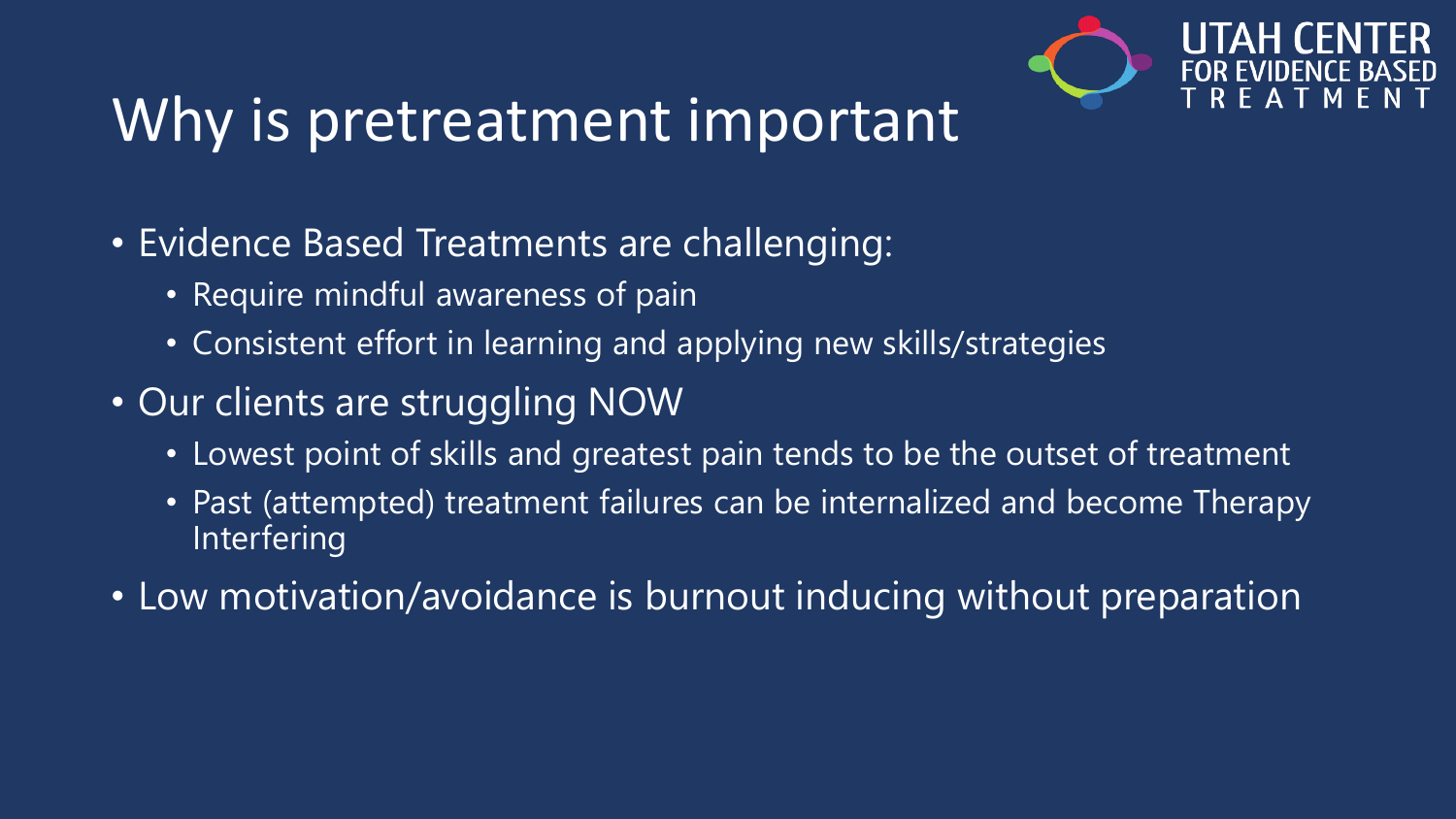![](_page_5_Picture_0.jpeg)

### DBT Pretreatment Goals

- Client and therapist work together towards:
	- 1) Clarifying and behaviorally defining client's goals for treatment
	- 2) Orienting to DBT's components, expectations and assumptions
	- 3) Assessing the severity, frequency, context and function of problem behaviors
	- 4) Highlighting and extending commitment to engage in treatment and work on reducing problem behaviors
	- 5) Building a strong therapeutic relationship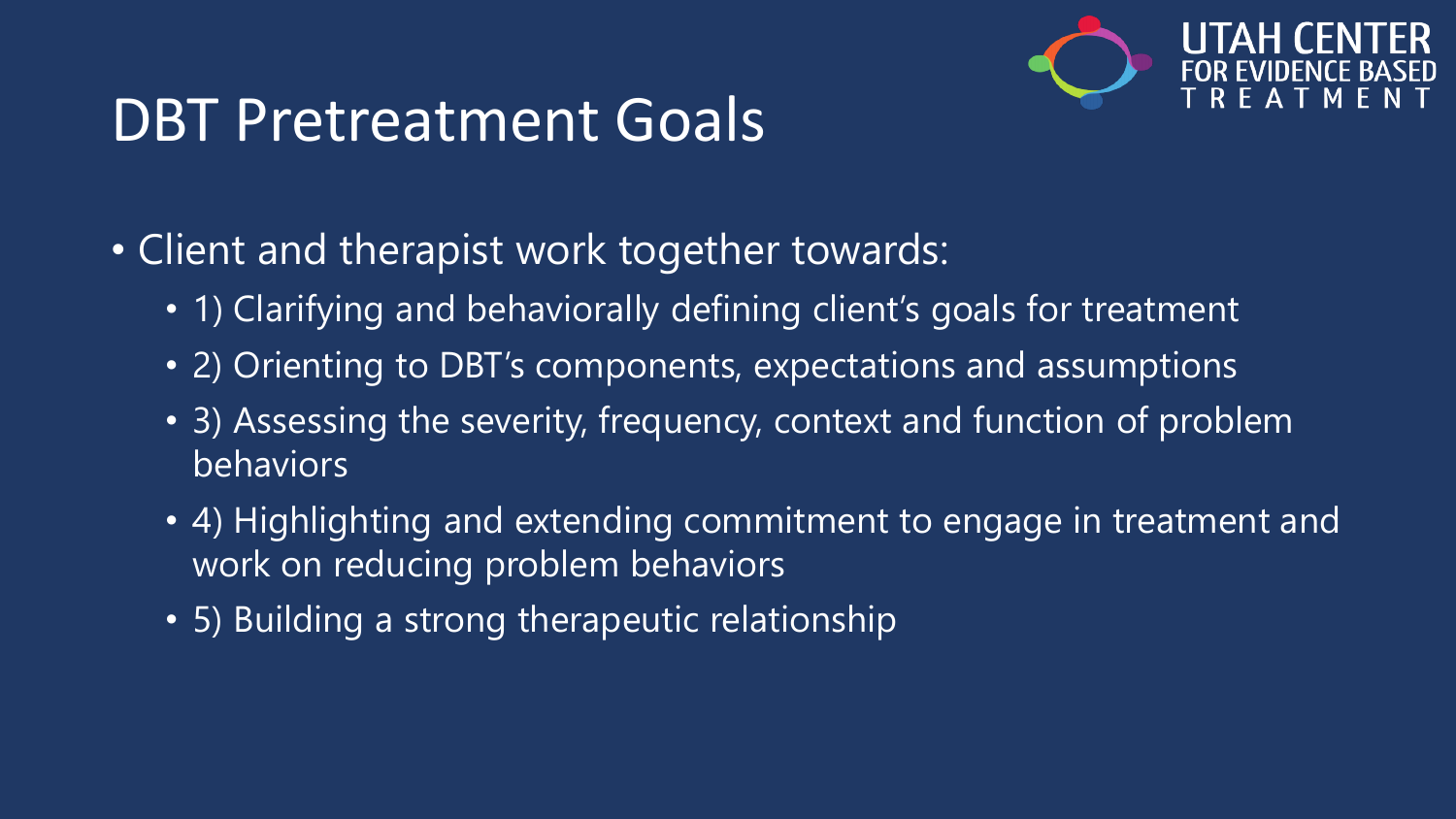![](_page_6_Picture_0.jpeg)

### DBT Pretreatment Structure

#### Session 1: Orientation and Goals Assessment

- What hasn't worked before?
- Why is it important to \_\_\_ now?
- What parts of life are important to you?
- What seems to get in the way?
- When will we know we have reached your goals?
- Treatment Stages-House of DBT

#### Session 2: Experience of Emotions Over **lifespan**

- Tell me about how you experienced/expressed emotion growing up
- What did you learn from others about emotions?
- Link to Biosocial Model of Borderline Personality Disorder
	- Biological predisposition for intense emotions
	- Chronically invalidating environment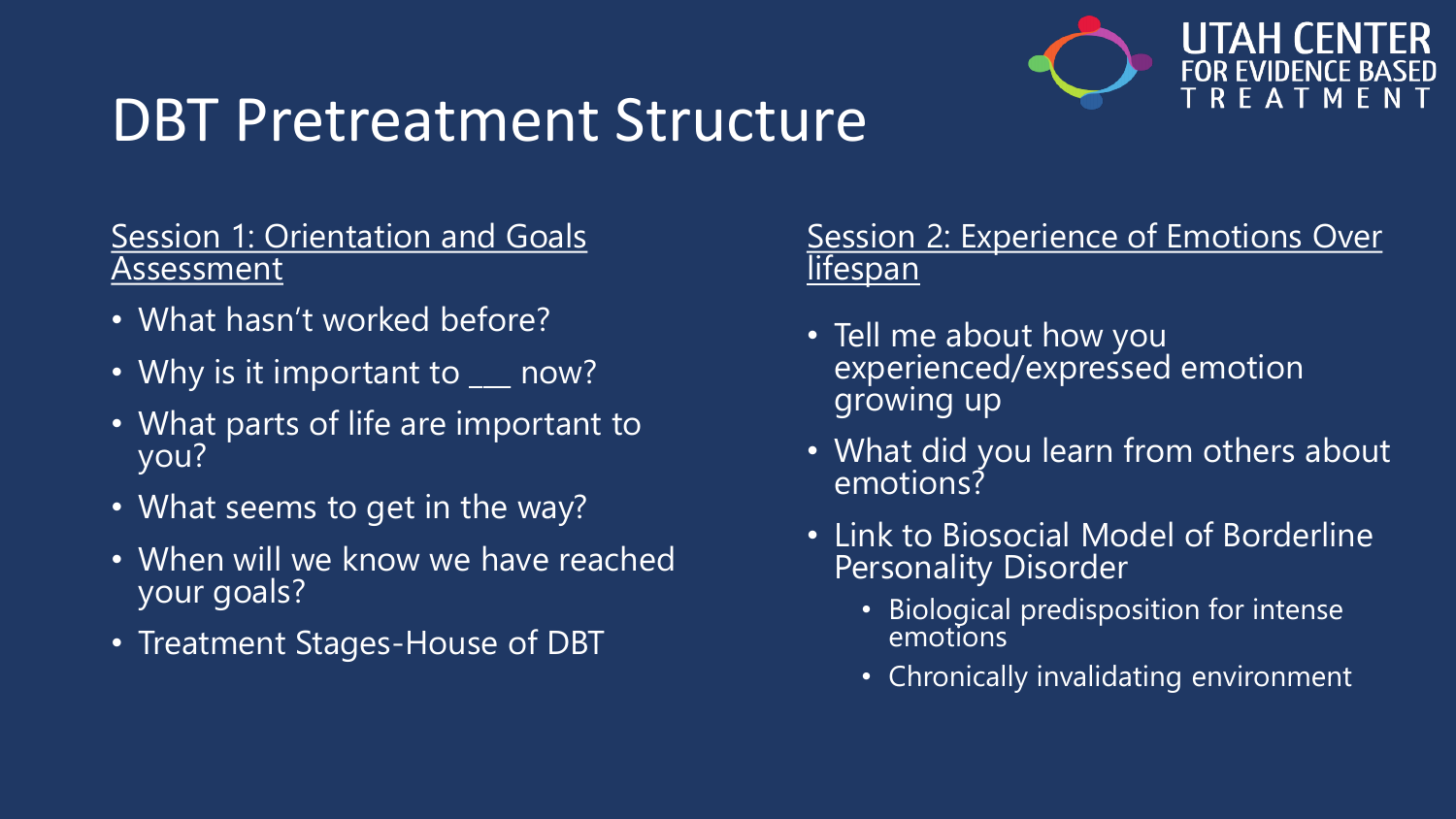![](_page_7_Picture_0.jpeg)

### DBT Pretreatment Structure

### **Session 3: Tracking Behavior** and Goals

- Brainstorm indicators of treatment progress
- Problem behaviors and links to problem behaviors
- Introduce Diary Card and Treatment Hierarchy
- Open discussion of TIBs

### Session 4: Enhancing Commitment

- Thoroughly discuss phone coaching function
- Probe for hesitations or areas of relative commitment
- Show treatment contract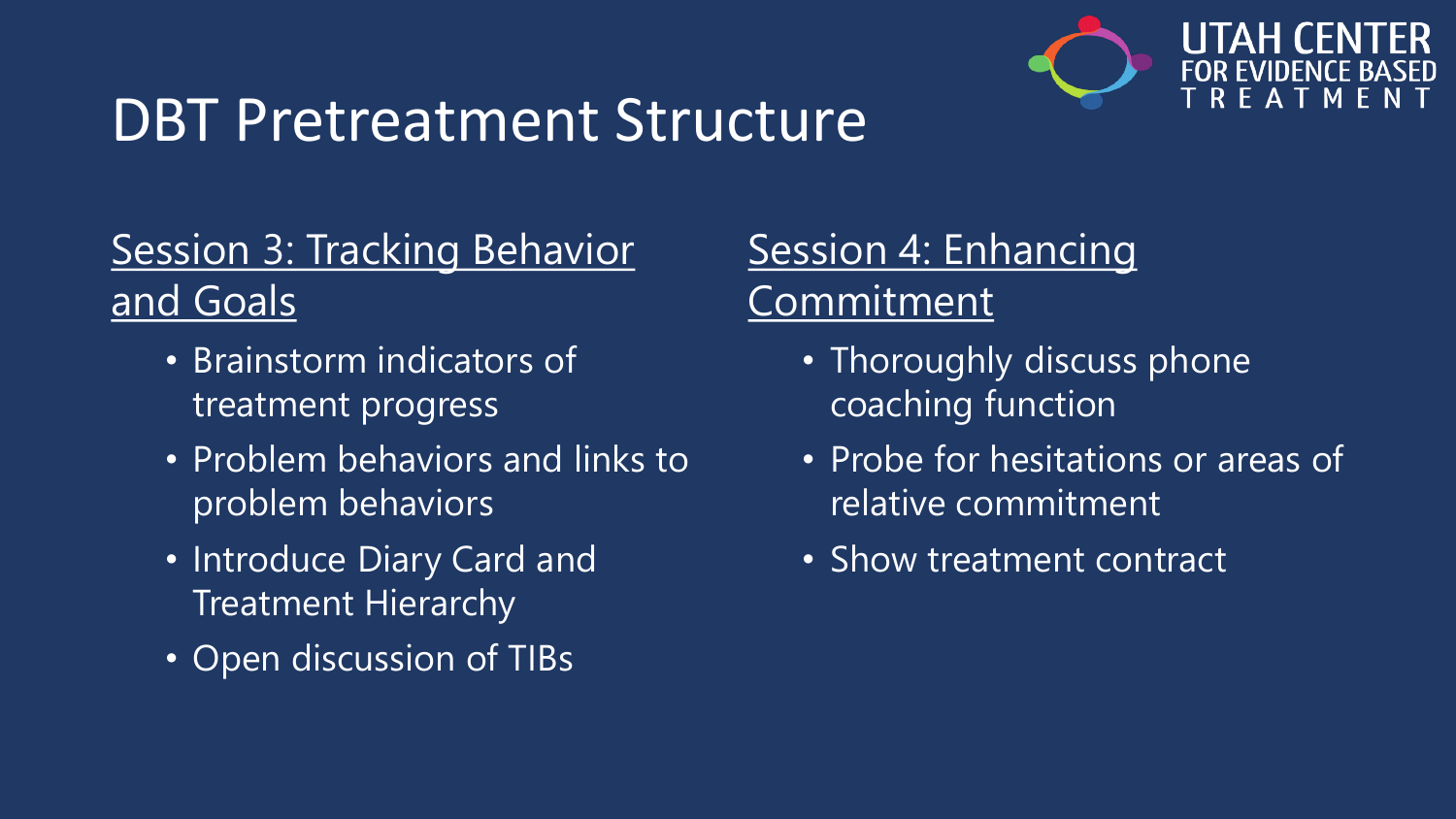### Enhancing Commitment: Interpersonal strategies **Door In the Face**

- Asking for a big commitment/magnifying difficulty without softening.
- Push back on immediate disagreement
- Push back on immediate agreement (Play devil's advocate)

![](_page_8_Picture_4.jpeg)

EAT **M** 

- "To accomplish these goals we have to take suicide off the table for a full year. Can you do that?"
- "Well…6 months would mean that you tried all the skills, could you commit to that?"
- "Why do you believe that you can? Have you followed through with those commitments in the past?"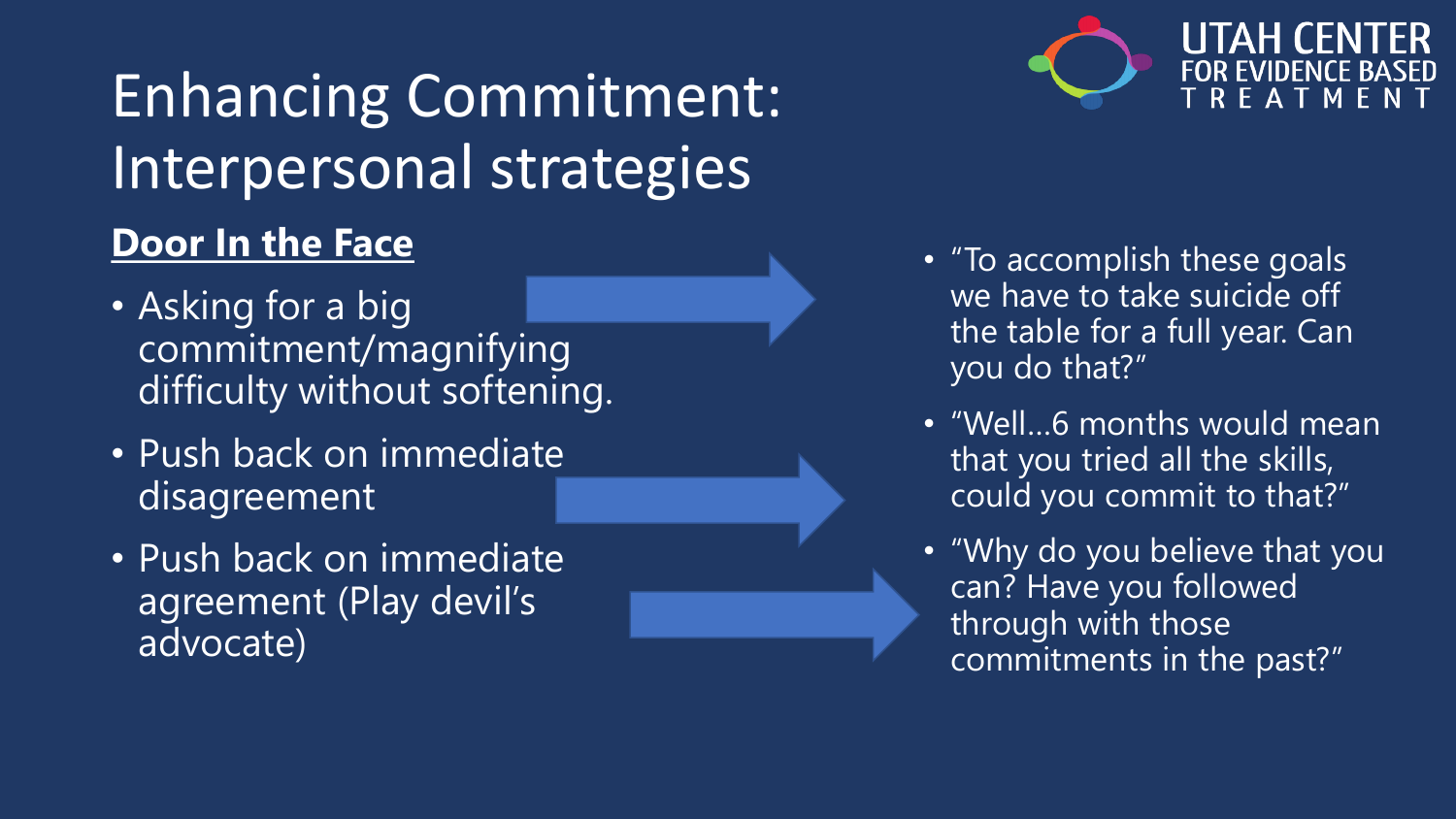### **Foot In the Door**

- Goals are presented vaguely in a favorable light
- Asking for the minimum amount of needed commitment/magnifying the difficulty of making big commitments
- Scale up commitment with immediate agreement, add more details and push for more commitment
- Magnify safety concern with immediate disagreement

![](_page_9_Picture_6.jpeg)

- "I see that suicide has been a comforting safety net for you so taking it off the table for a full year might not be possible. Could you commit to 1 month to see how DBT might work for you?"
	- "Wow I am so impressed by your willingness to work on these problems…could you commit to taking 3 months (1 full module)"
	- "This pain seems so intense right now that you don't know if suicide can wait 30 days…should we consider residential treatment to get you through this period?"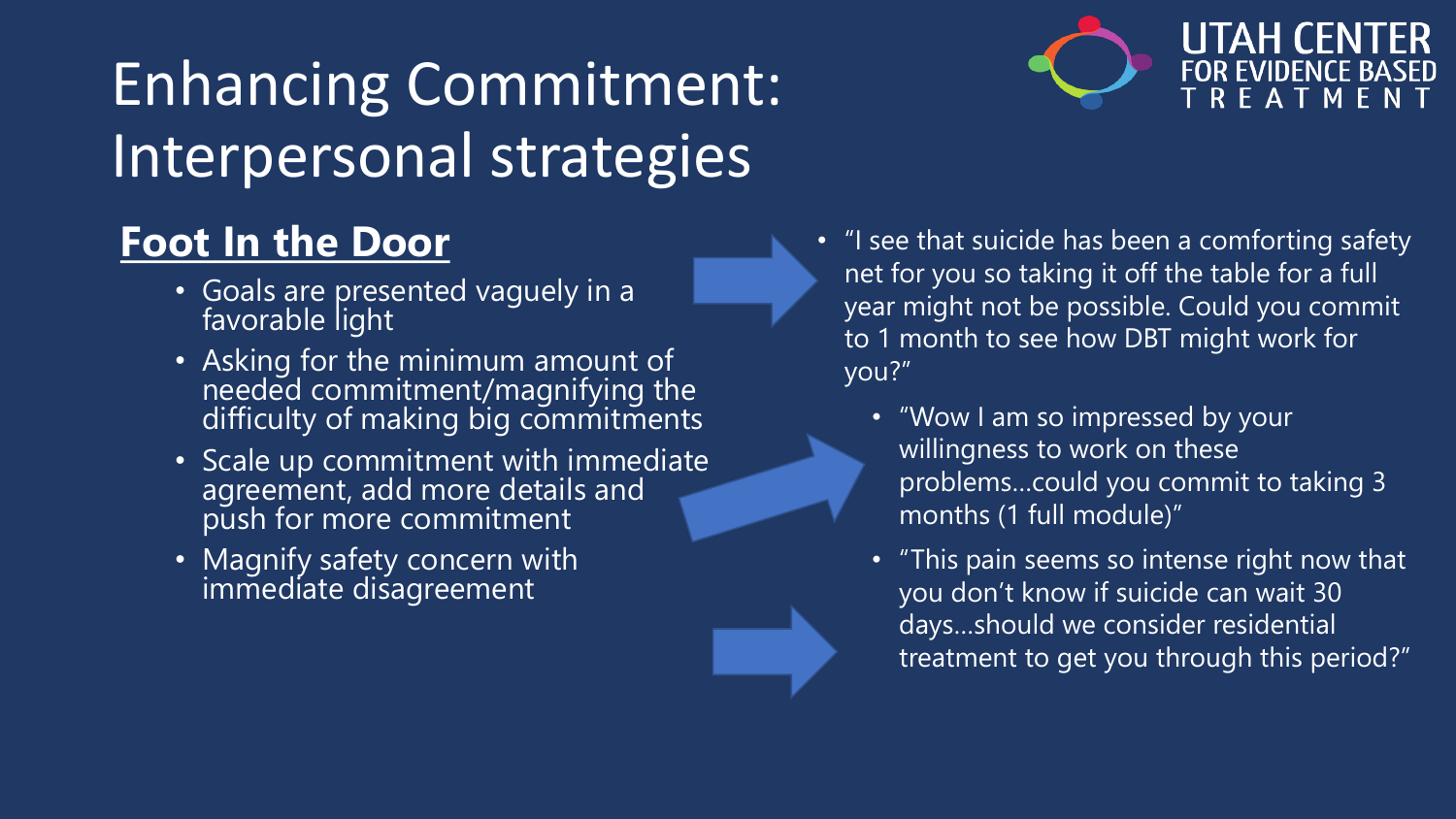### **Devil's advocate**

- Present arguments against making a commitment
- Magnify the patient's ability and right to choose whether or not to participate
- Argue for status quo or being totally self reliant
- Back off with agreement, return to previous commitments or goals

![](_page_10_Picture_6.jpeg)

- "After all, you have been getting by on the waitlist…maybe you don't need any therapy, let alone a comprehensive program."
	- "What data do you have that says you will reach your goals without increasing therapeutic effort?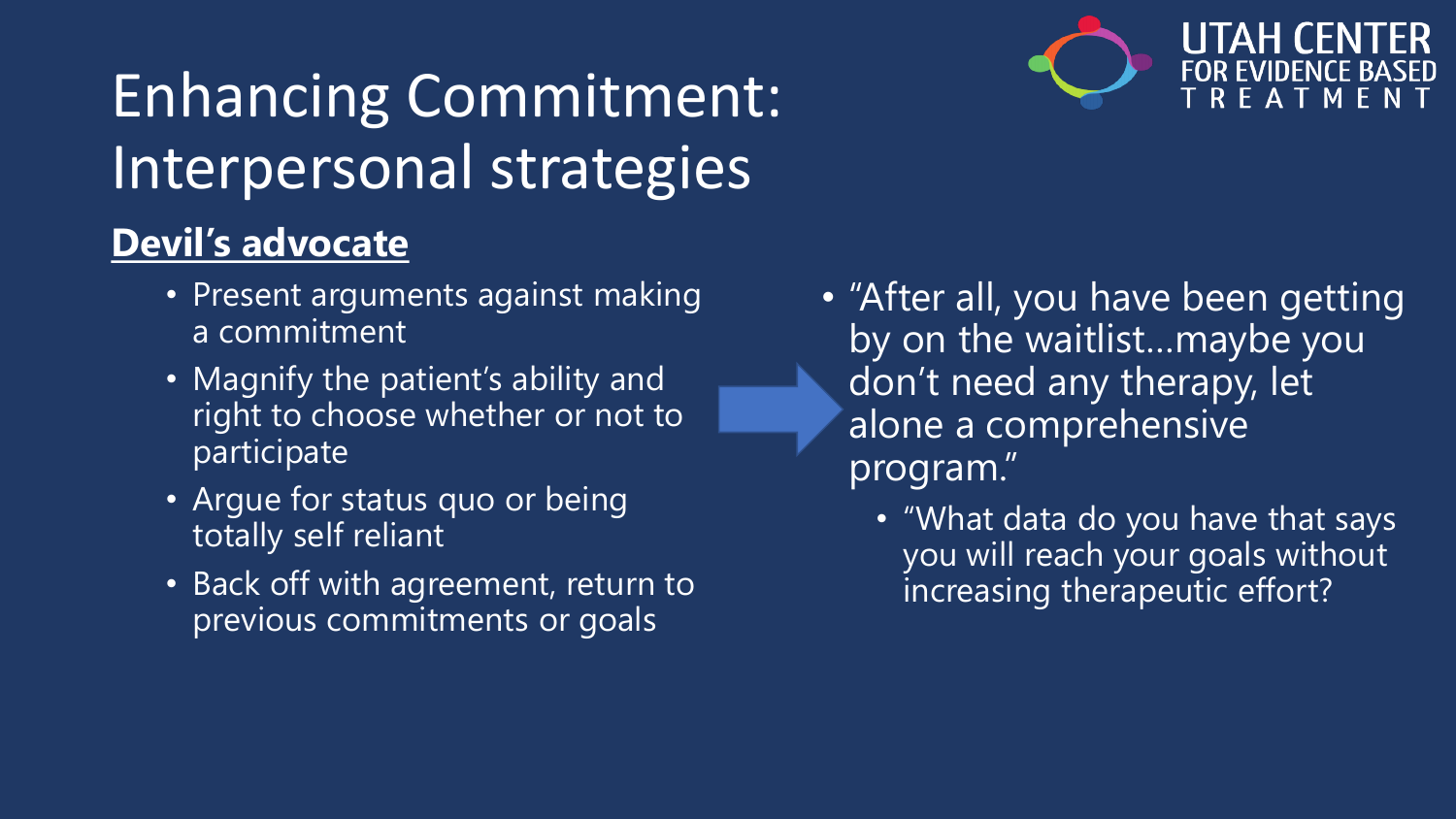![](_page_11_Picture_1.jpeg)

![](_page_11_Picture_2.jpeg)

### **Pros and Cons**

- People keep commitments that they believe in
- Magnify the gains that are possible and develop counterarguments together for realistic criticisms
- Significant effort to relate gains to patient-specific goals

|              | <b>Advantages</b>                                    | <b>Disadvantages</b>                                                     |
|--------------|------------------------------------------------------|--------------------------------------------------------------------------|
| Do Treatment | -Gain helpful<br>skills<br>-Won't burnout<br>friends | -Expensive<br>-What if it/I fail?<br>-Everyone was<br>right              |
| No Treatment | -More time/\$<br>-Less effort<br>-Self-reliant       | -Unlikely to<br>change<br>-Less resilient<br>-Friends can't<br>handle me |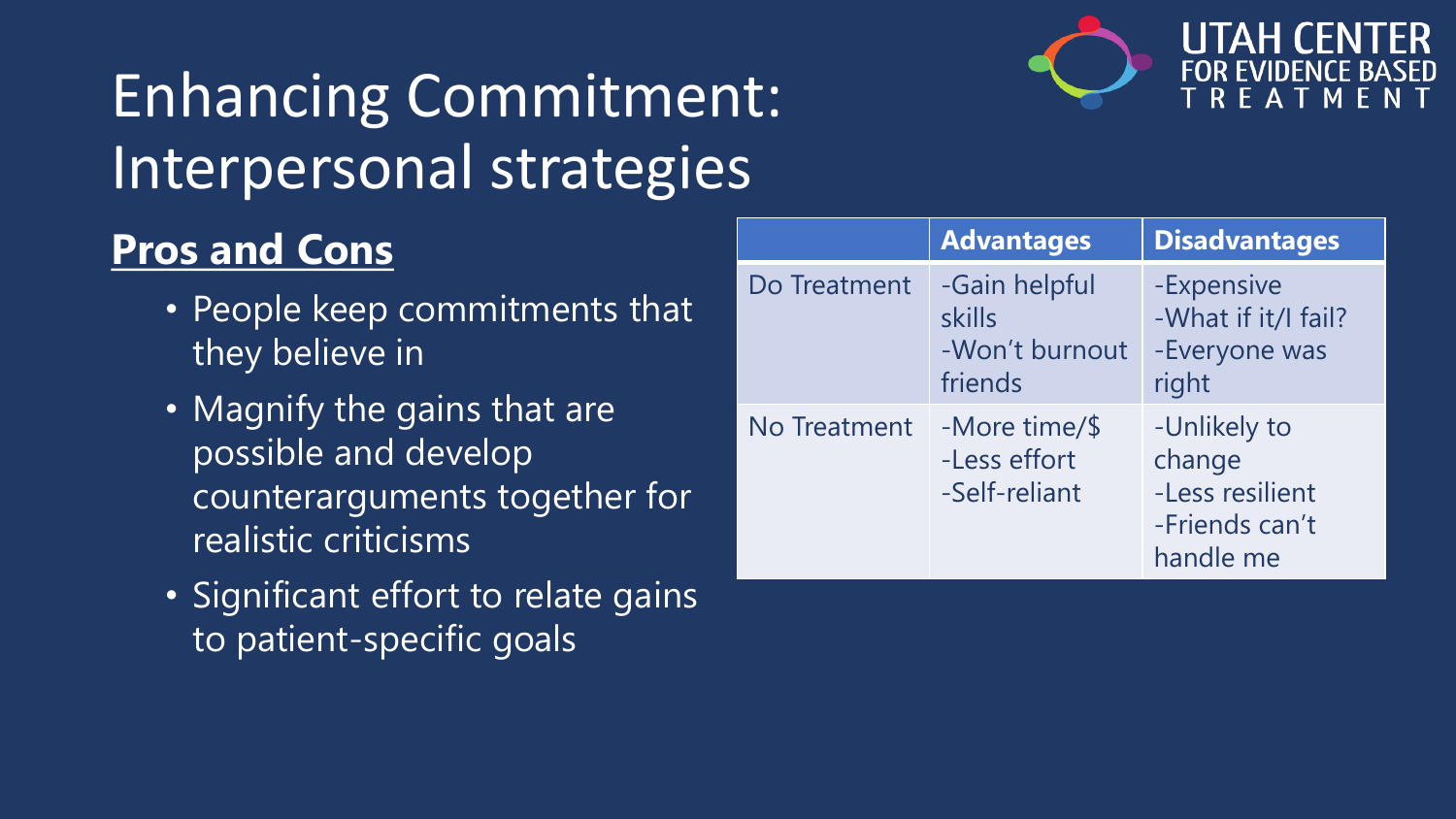![](_page_12_Picture_1.jpeg)

- Magnify the tension of having few viable alternatives, ability to choose those
- Bring up realistic consequences of choosing alternatives to therapy/behavior change

• "This isn't the only option. You could get in your car right now and drive to the beach with this money...how long would it take depression to come back in the sun?"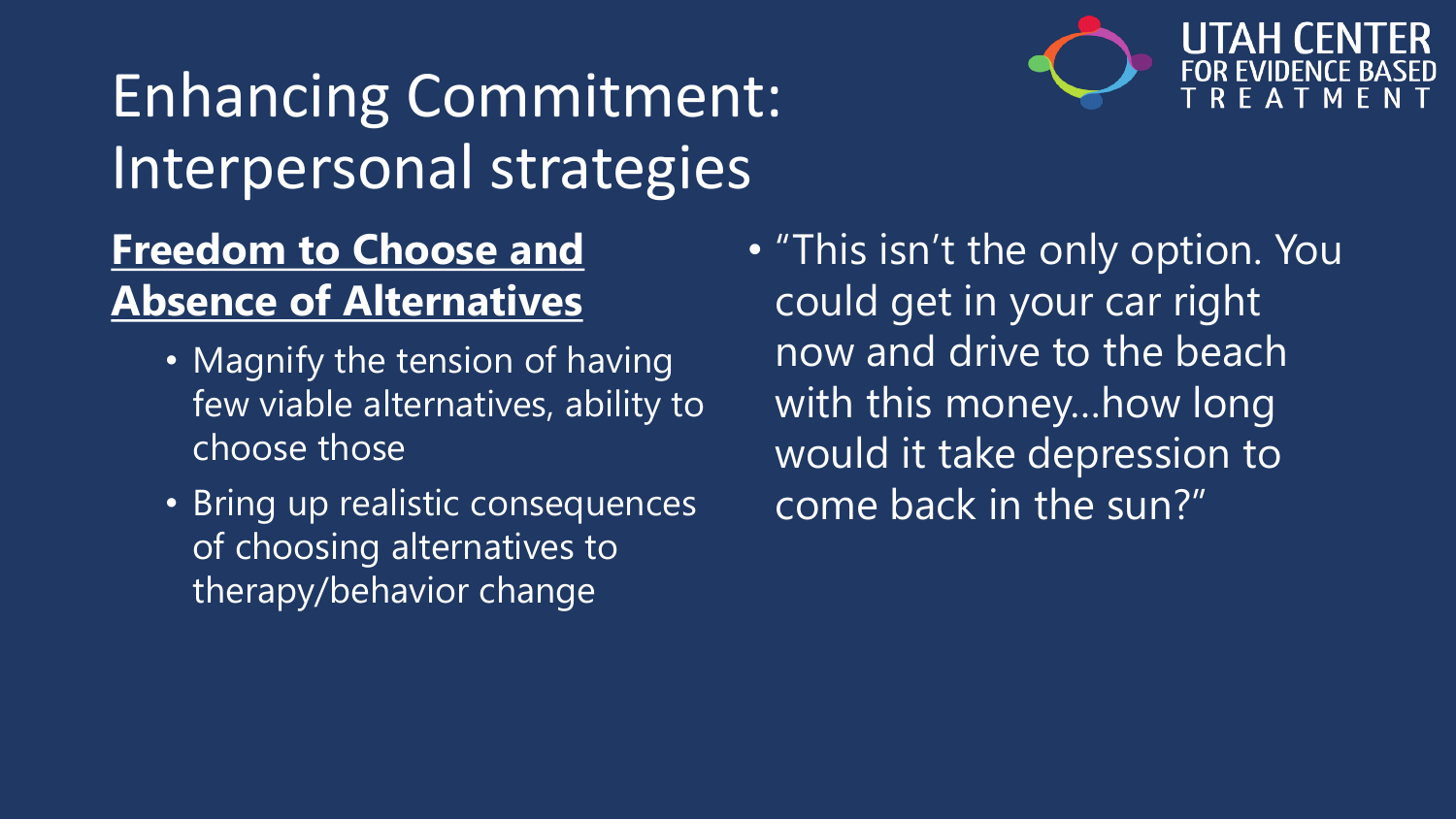![](_page_13_Picture_1.jpeg)

- Unexpected, often humorous communication to break up rumination/relationship dynamic
- Humor is great, sarcasm is invalidating
- Rerouting to what you can reinforce
- Unexpected self-disclosure, validation, move in opposition

![](_page_13_Picture_6.jpeg)

- C: "It just sucks, I try to use these skills but my emotions never get better. I suck. I will never get this, its too hard I can't do it."
- T: "Holy shit we are LIVE from radio Hopelessness today! I can see that DJ playing the familiar tracks in your mind, what skills have worked to turn it down before?"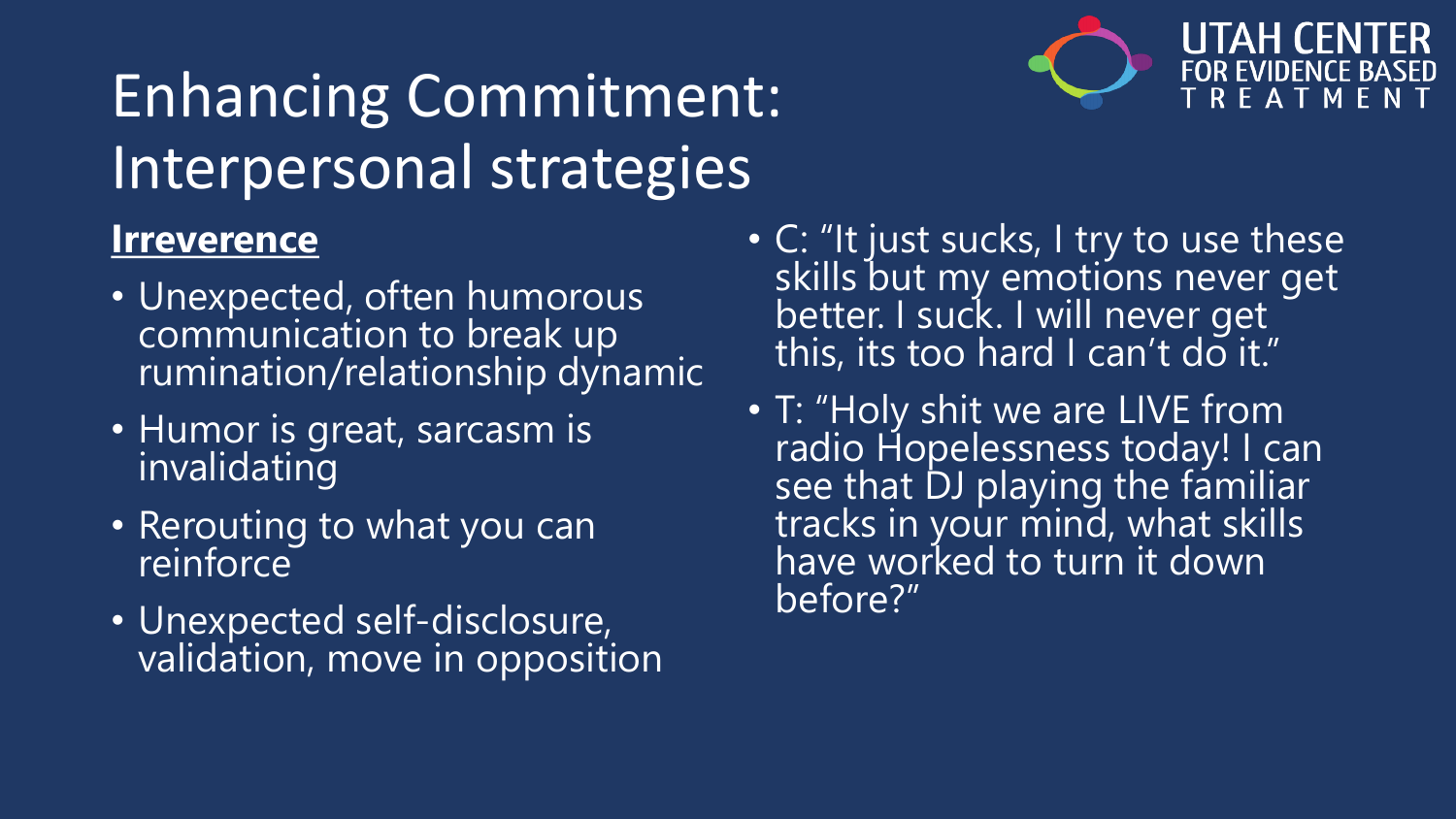![](_page_14_Picture_0.jpeg)

### Pretreatment in Trauma

- Avoidance maintains posttrauma reactions
- Clinician must balance avoidance of "beginning" trauma protocol with building commitment
- Not everyone will require extensive pretreatment

![](_page_14_Figure_5.jpeg)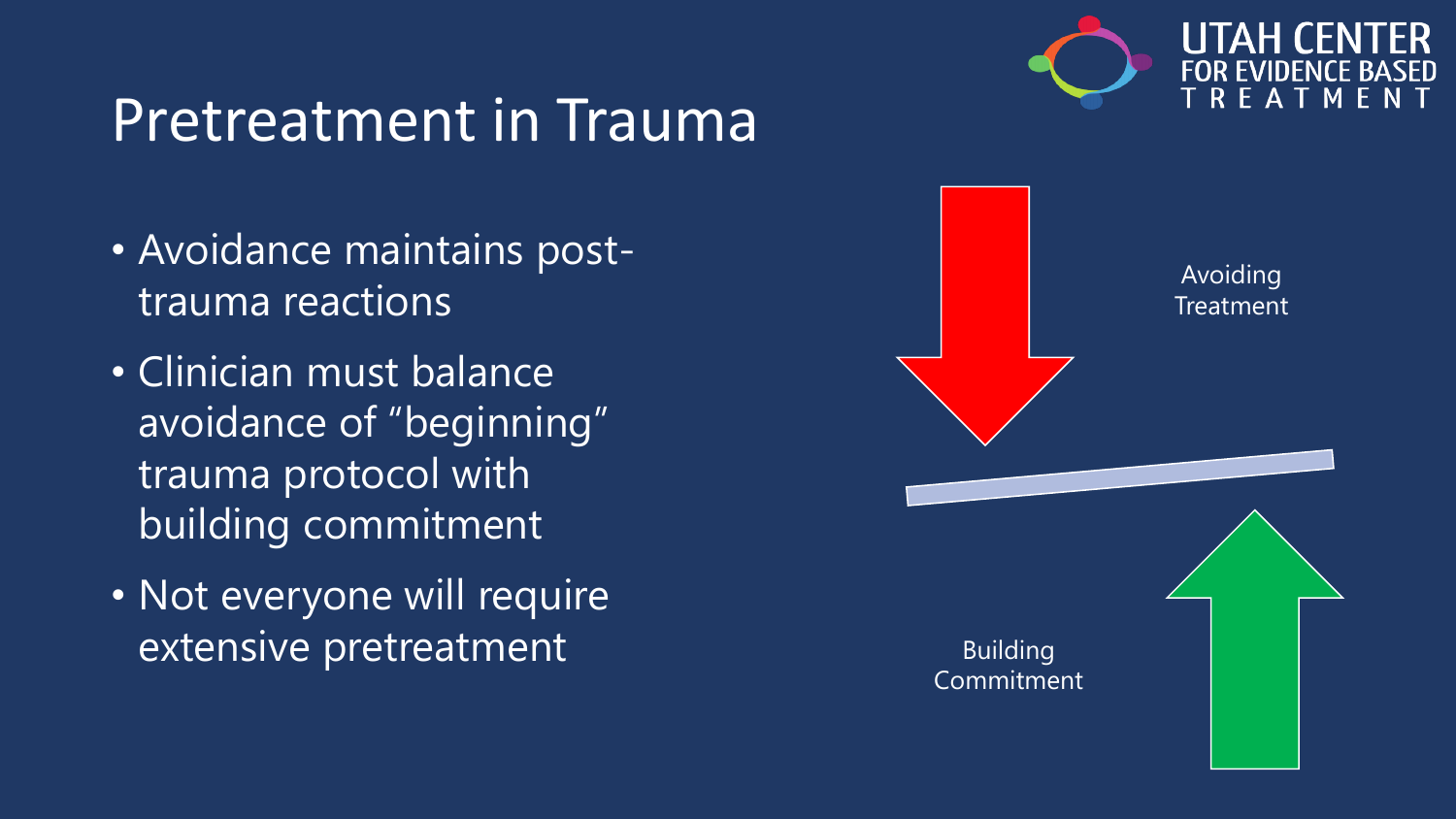# Alterations from DBT Pretreatment

![](_page_15_Picture_1.jpeg)

- Greater emphasis on obtaining commitment quickly and beginning exposures
- Cover the basics of the intervention
- Emphasize the need for experiencing unpleasant emotions
	- Thorough assessment of distress tolerance and mindfulness skills
	- Utilize informal exposure
- Interpersonal strategies should be ongoing and skillfully deployed to meet avoidance
- Less emphasis on relationship building relative to DBT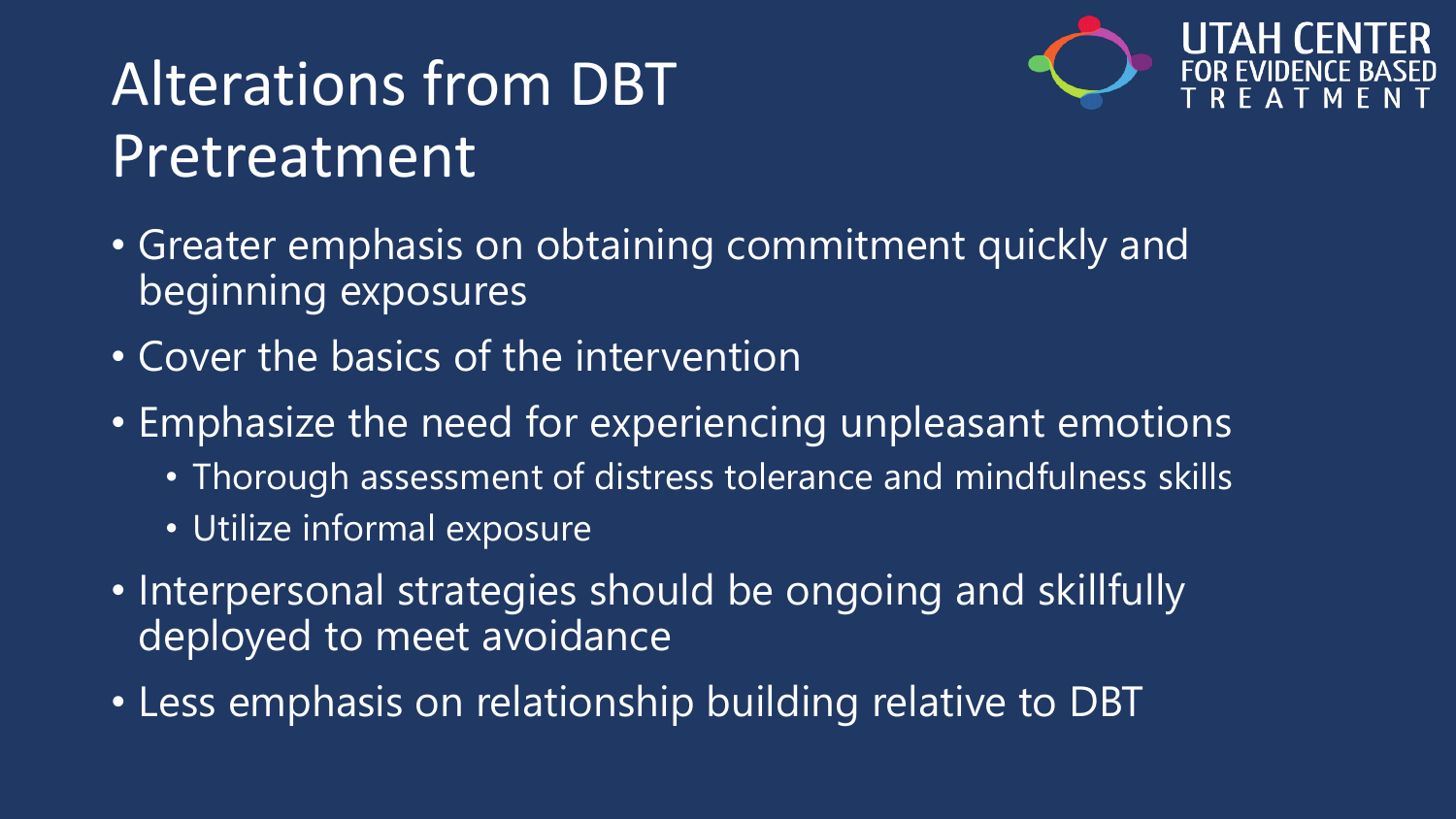![](_page_16_Picture_0.jpeg)

![](_page_16_Picture_1.jpeg)

# Pretreatment in Trauma Focused Interventions

- Goal should be 3 sessions or less based on key factors:
	- Treatment history
	- Level of disorder
	- Stage of change
	- Awareness of self
		- Awareness of values
		- Dysfunctional behavior
		- Impact on relationships/perception of self in behaviors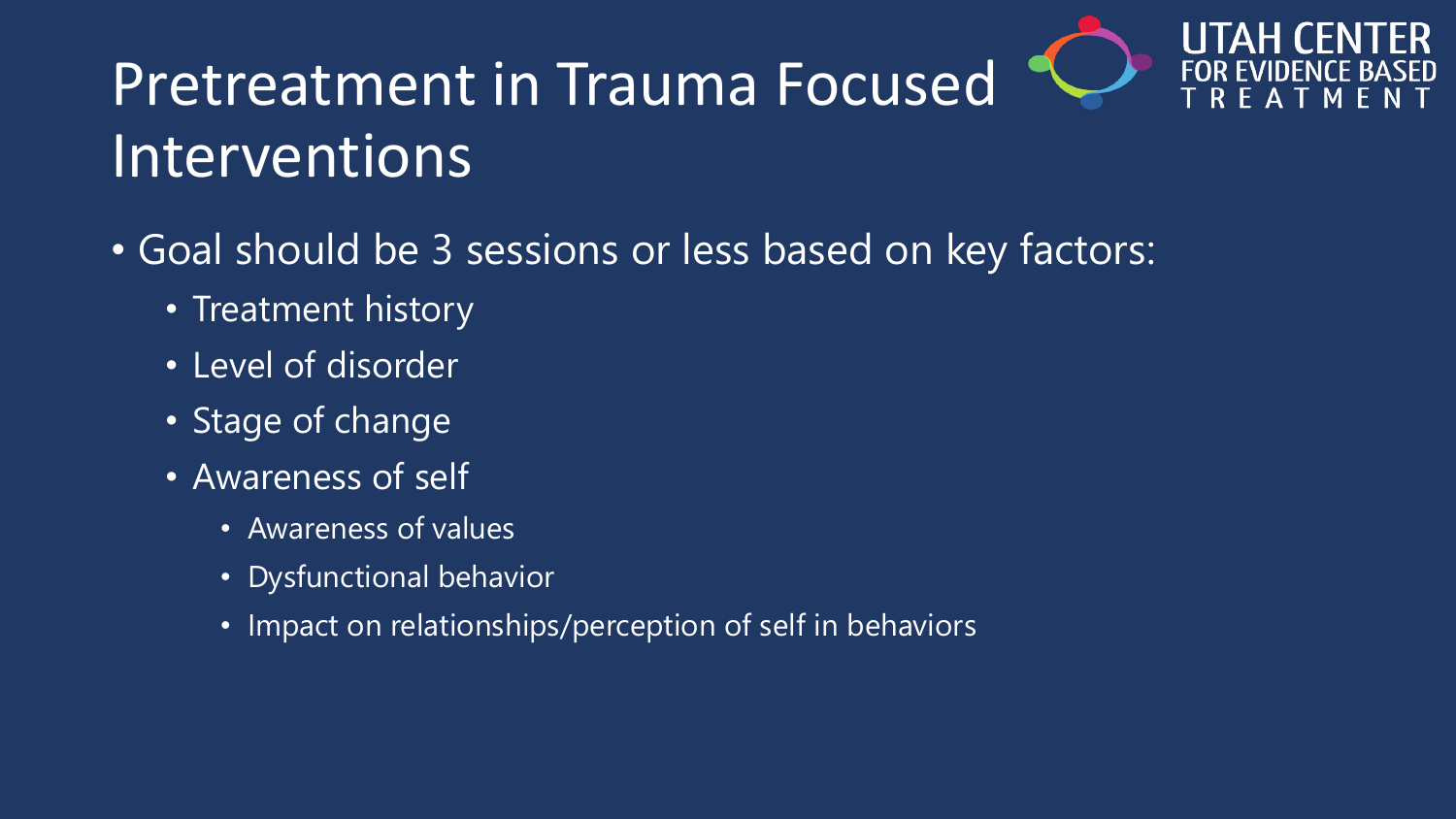![](_page_17_Picture_0.jpeg)

**RFAT** 

### Pretreatment for Trauma in Practice

#### **Session 1: Orientation and Goals Assessment**

- Why is it important to address trauma now?
- What parts of life are you missing out on?
- How do you get through trauma reminders now?
- Assess for willingness to see therapy all the way through

#### **Key Interpersonal Strategies**

- Foot in the Door
- Validation
- Drawing out values and connecting to treatment mechanisms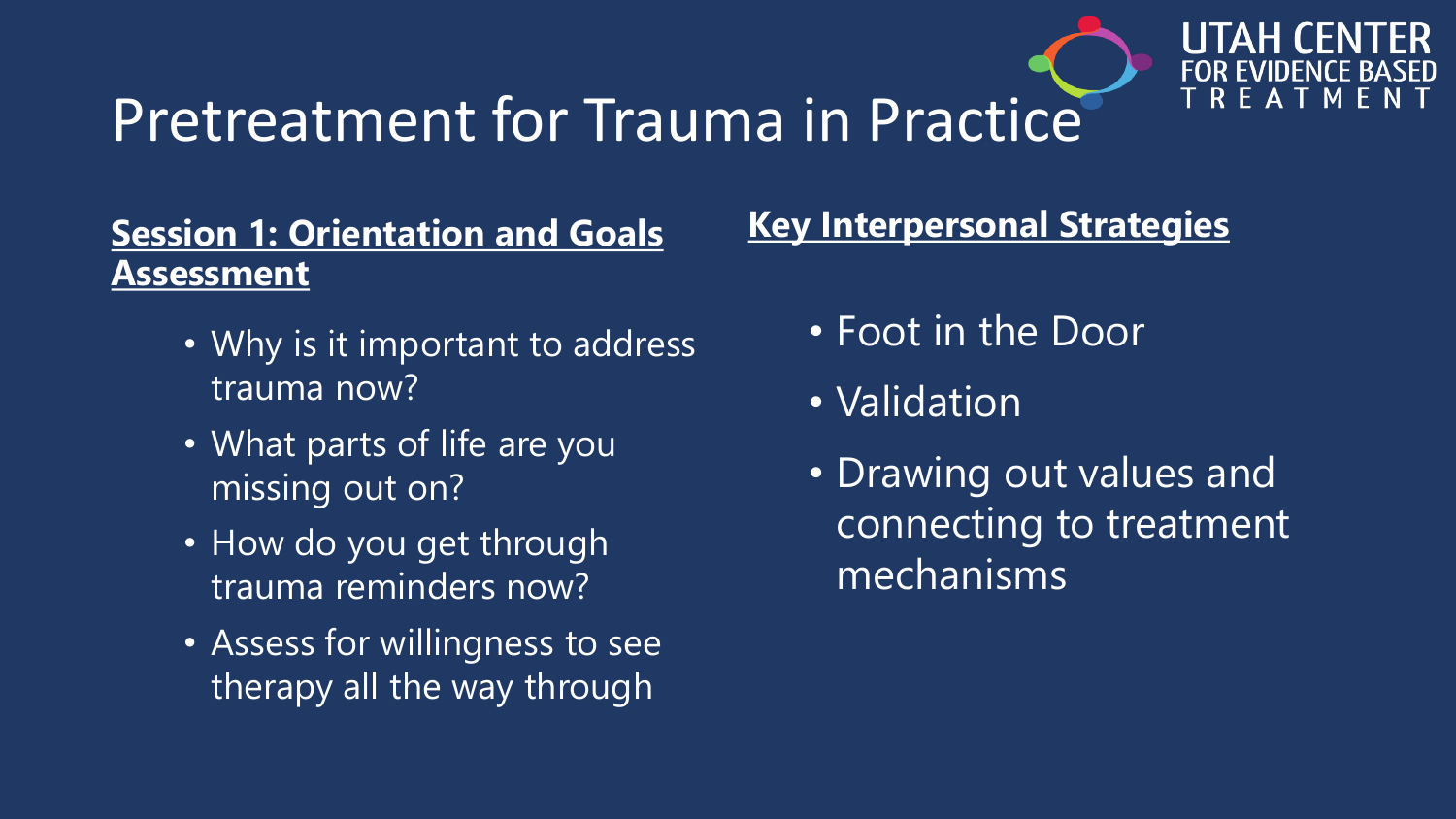# Pretreatment for Trauma in **Practice**

![](_page_18_Picture_1.jpeg)

### **Session 2: All About Avoidance**

- Magnify the consequences of starting trauma therapy and dropping out, missing sessions etc
- Assess specific avoidance strategies
- Utilize interpersonal strategies to magnify commitment to avoid avoiding

### **Interpersonal Strategies**

- Door in the face
- Devil's advocate
- Pros and Cons
- Irreverence